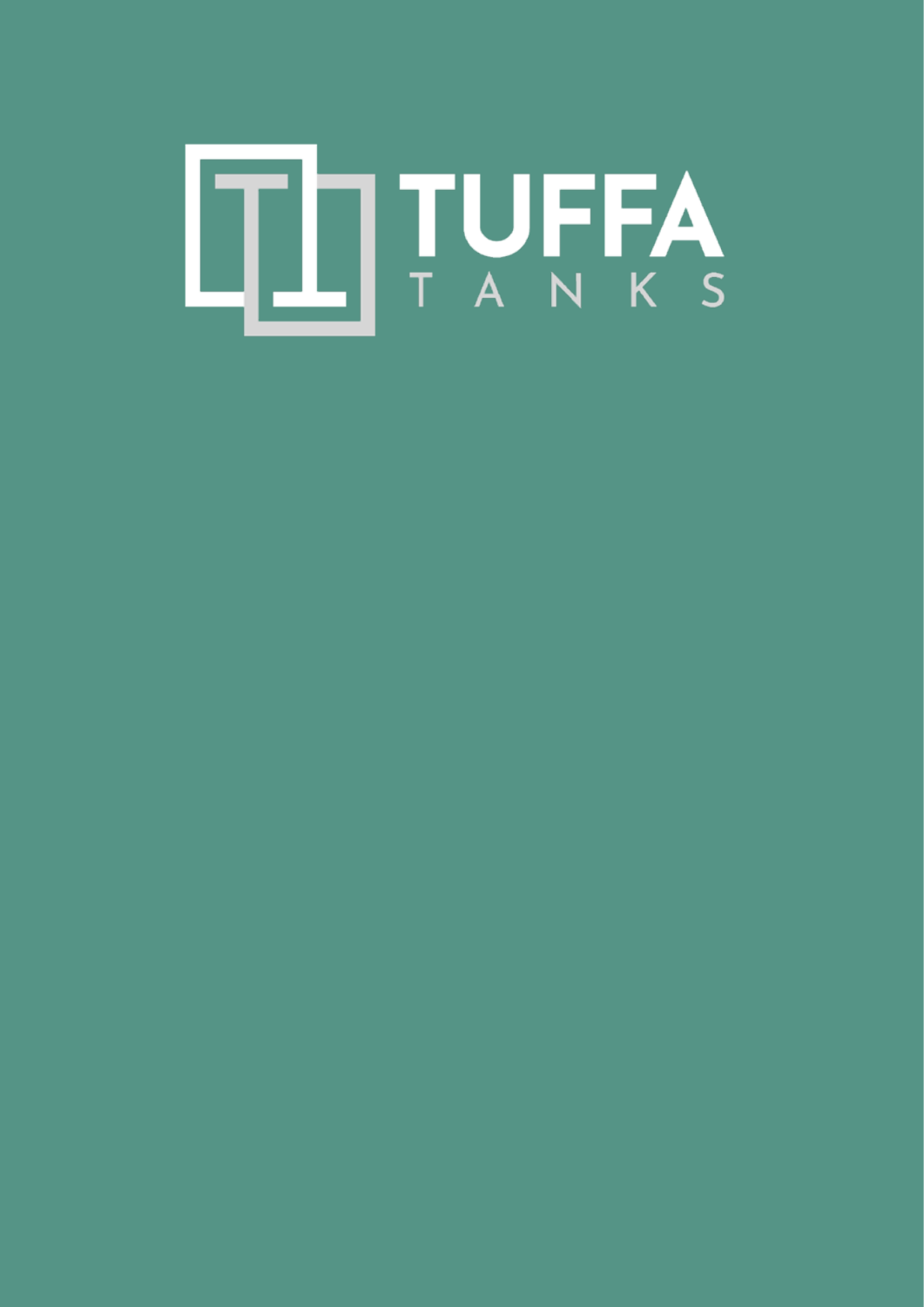

## **Models:**

900SBFP30 / 900SBFP60 / 1100SBFP30 / 1100SBFP60 / 1800SBFP30 / 1800SBFP60 / 2300SBFP30 / 2300SBFP60 / 1350SLBFP30 / 1350SLBFP60 / 1400VBFP30 / 1400VBFP60 / 2500HBFP30 / 2500HBFP60

# **Installation guidelines:**

The Tuffa Fire Protected Tank range of heating oil tanks have been specifically designed, manufactured and independently tested to provide responsibly safe and secure heating oil storage whilst offering the perfect solution to premises with limited space and access restrictions.

These fire protection models enable a reduced separation distance between tank and building or boundary making for a compact installation. It is the proprietor's responsibility to ensure that tank installation complies with all current legal requirements.

### *Please see product declaration of conformity.*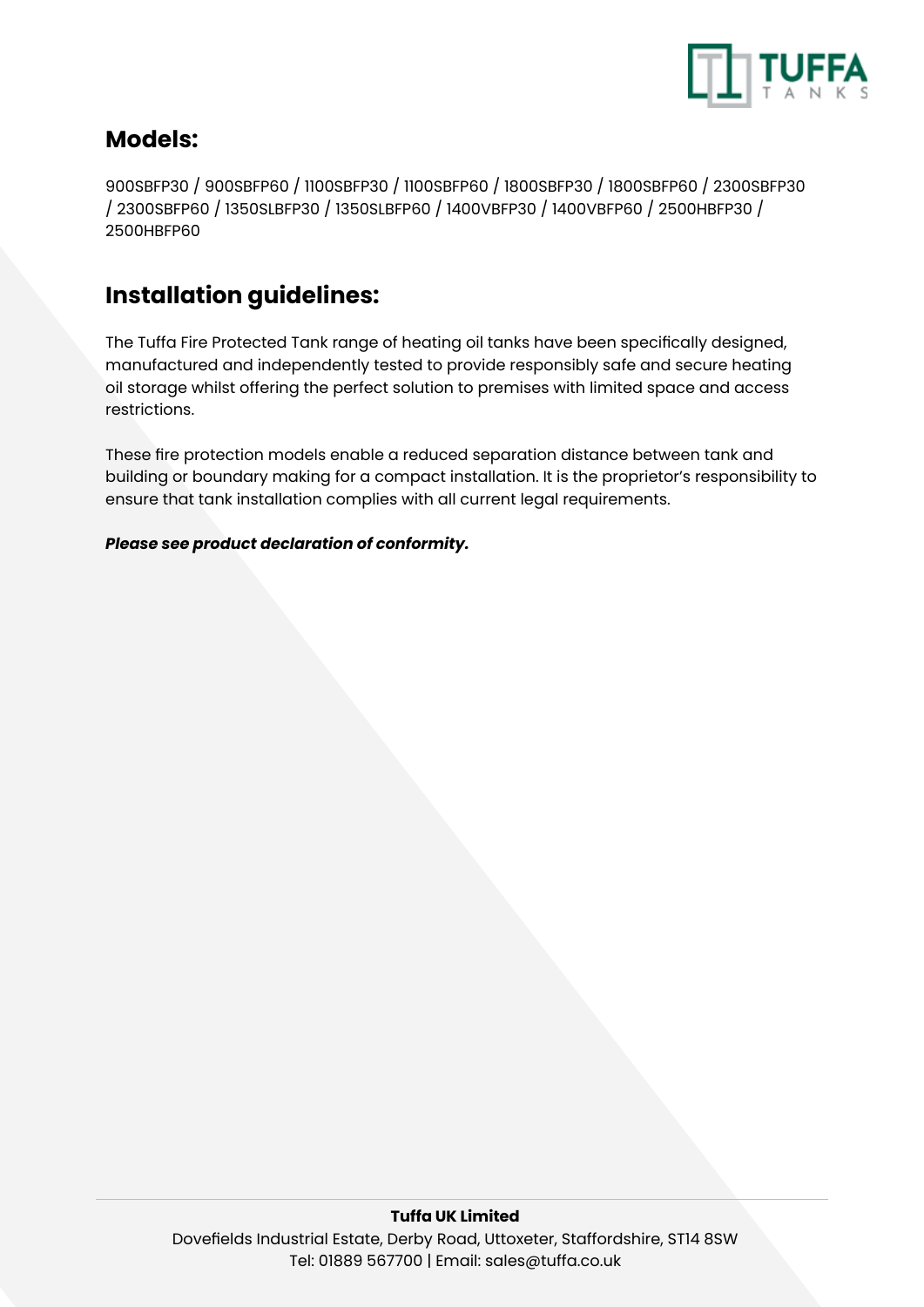

# **Instructions:**

### *These instructions should be read in their entirety before commencing installation of the tank.*

- Oil storage tanks should be installed in accordance with BS 5410 Part 1 (Domestic) or Part 2 (Non-Domestic) and should be of the integrally bunded type or if not they should be installed within a secondary containment system as per CIRIA Report 163.
- The installation & maintenance of oil storage tanks is required to achieve and maintain compliance with Building Regulations & Standards, Environmental Regulations and Health & Safety Regulations.
- Each tank has a factory applied "Domestic" Oil Care Campaign tank sticker (http:// oilcare.org.uk/dealing-with-spills/stickers/) for end user guidance and maintenance instruction purposes. Please note that for non-domestic applications the Oil Care Campaign tank sticker supplied with the tank should be removed and replaced with the non-domestic ("industrial") version.
- Reference should be made to BS5410: Part 1 (Domestic) and Part 2 (Non-Domestic) for guidance on location, installation and maintenance.
- Further guidance can be found in OFTEC Technical Book 3 "The Professional's Guide to Domestic & Commercial Requirements for Oil Storage & Supply Equipment, Serving fixed combustion appliances".
- Specific reference shall also be made to combustion appliance and equipment manufacturers installation instructions with regards to gravity and sub-gravity oil storage and supply system requirements.
- The tank must be fully supported in its entirety, installed directly on a level, secure and non-combustible base or raised platform where an appliance requires a gravity supply system.
- Please note that in exposed locations tanks may need to be secured to prevent movement.
- Prior to installing inspect the tank for damage, if damaged do not install.
- All associated pipe work must be fully secured and supported independently so as not to put any strain on the tank.
- Connections must be held in place when tightening. Do not over tighten.
- Tuffa warranty is dependent on the tank being correctly installed and maintained by a suitably qualified engineer with an appropriate APHC registration or equivalent.

### **Tuffa UK Limited**

Dovefields Industrial Estate, Derby Road, Uttoxeter, Staffordshire, ST14 8SW Tel: 01889 567700 | Email: sales@tuffa.co.uk